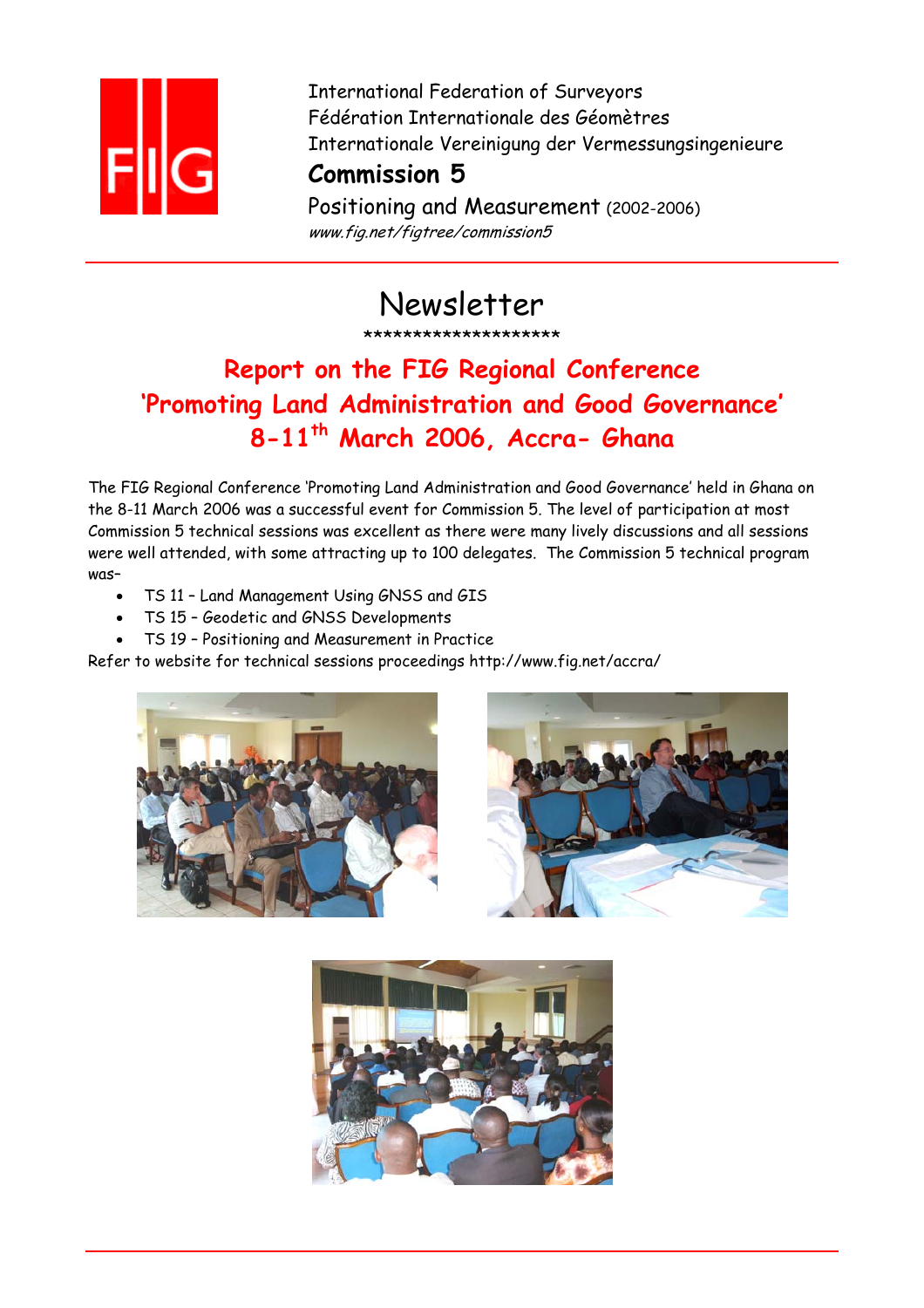The main highlight for Commission 5 was the African Reference Frame (AFREF) Workshop facilitated by the Commission, UN ECA (United Nations Economic Commission for Africa), RECTAS (Regional Centre for Training in Aerospace Surveys) and members of the AFREF Steering Committee. Both sessions attracted energetic and vigorous debate concerning the drivers for the project and the 'way to move forward' if this project is to succeed. The main issues discussed were:

- Using other workshops and conferences to promote AFREF objectives, participation and sustain interest;
- Developing strategies to gain resources (funding) for AFREF and
- Operational and infrastructure topics relating to reference frame maintenance, implementation and GNSS networks.





The AFREF Steering Committee representative (Richard Wonnacott) has prepared a report on the workshop, which will be sent to the UN ECA to consider the detailed recommendations. In addition, the FIG President will write the covering letter to UN ECA commending the report and confirming FIG's ongoing commitment to the AFREF Project.

Commission 5 wish to thank Ruth Neilan (IAG-IGS), Chukwudozie Ezigbalike (UN ECA), Jide Kufoniyi (RECTAS), Richard Wonnacott (AFREF Steering Committee) and all presenters and delegates in these sessions for making this forum a great success.

Overall the conference was a 'winner' as revealed by the following conference statistics –

- Almost 700 participants from 50 countries representatives from 20 African countries and from 30 countries on other continents;
- 150 papers were presented and published;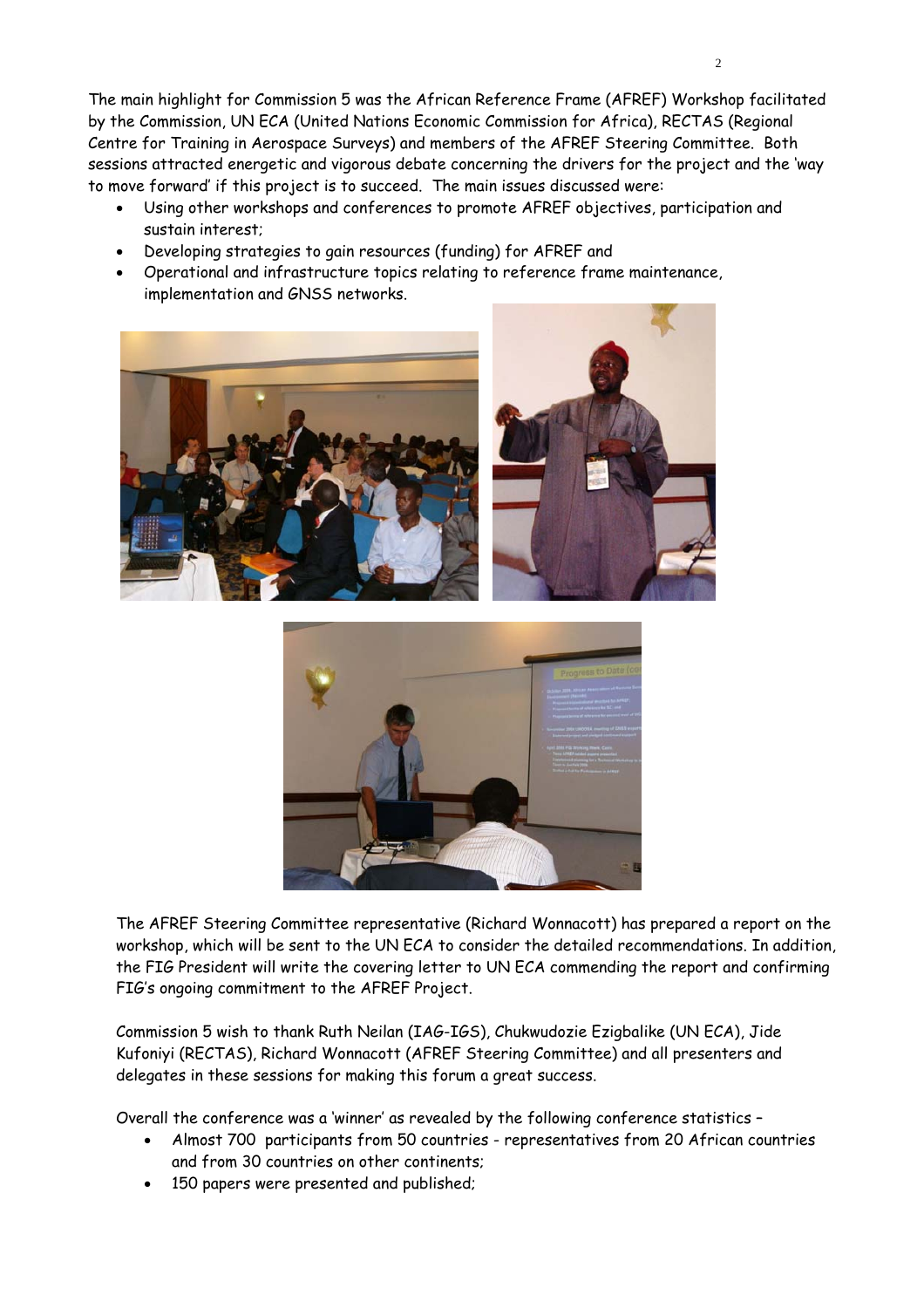- 25 technical sessions and workshops on AFREF, Education in Africa and on Cadastral Domain model ;
- five parallel sessions with the biggest session drawing over 200 listeners and plenary sessions more than 350.



Other Commission 5 activities included -

- Attendance to the meeting of the Advisory Committee of Comission Officers (ACCO) by Matt, Rudolf and Rob;
- Several meetings to discuss the existing Work Plan for Commission 5 and to also discuss Rudolf's progress with drafting his Work Plan for 2007-2010;
- Active participation in the social events of the conference.



In summary, Commission 5 hope our efforts at this Conference will make a difference when building Africa's spatial capacity. It was also clear to the Commission 5 officers that the Africans present have the necessary skills, talent and desire to build a vibrant land administration and survey industry to assist the development of Africa as a whole. However, they also realise the need for international organisations such as FIG to provide on going support and assistance to help realise the 'opportunities'.

#### \*\*\*\*\*\*\*\*\*\*\*\*\*\*\*\*\*\*\*\*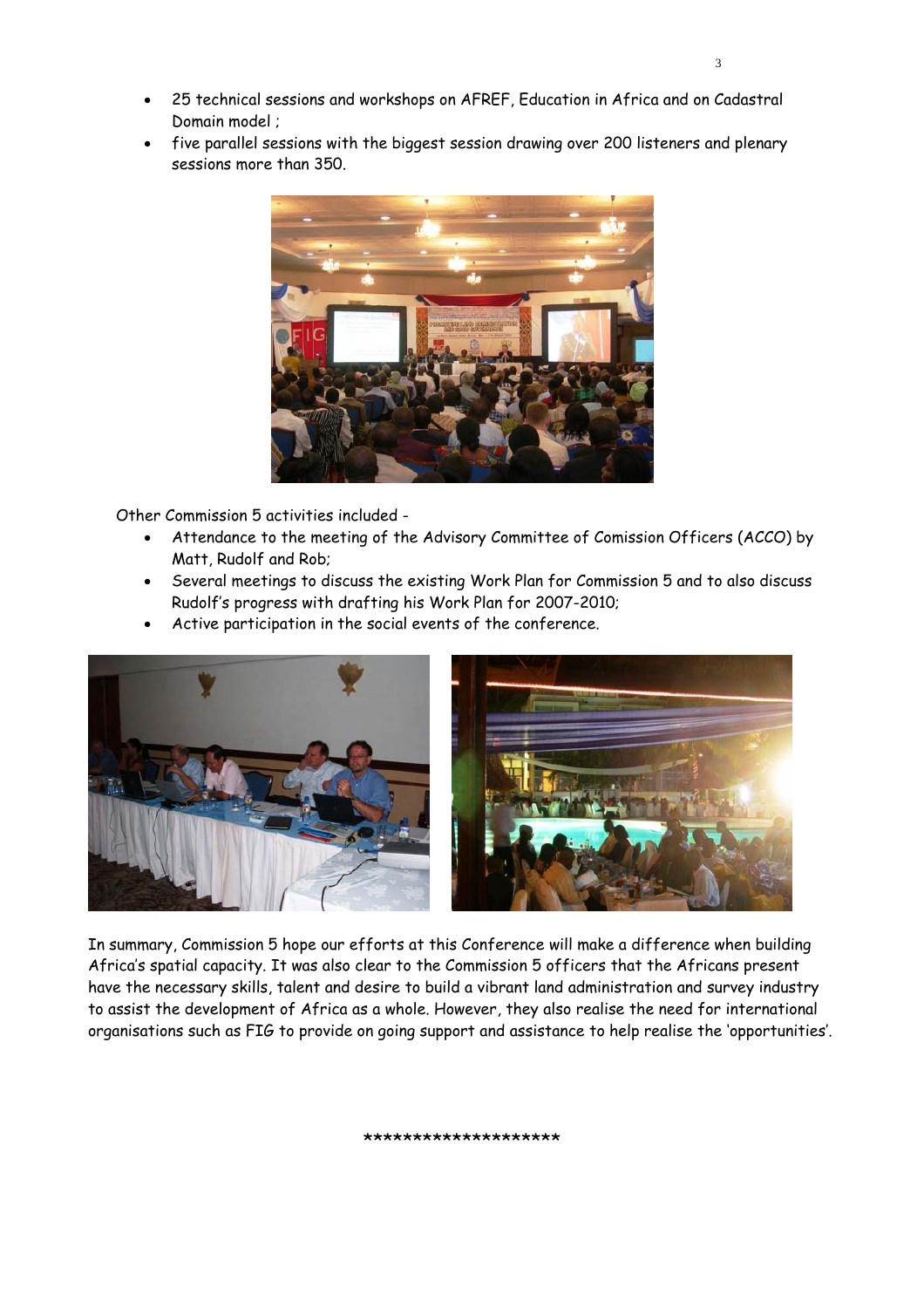#### \*\*\*\*\*\*\*\*\*\*\*\*\*\*\*\*\*\*\*\*

4

### **Report on NKG General Assembly May 29-June 2, Copenhagen, Denmark Web site: http://www.frontlinien.dk/NKG/index.asp**

The **Nordic Geodetic Commission** -- founded in 1953 -- is an association of geodesists from Denmark, Finland, Iceland, Norway and Sweden. Its purpose is to give the members the opportunity to meet and exchange professional views and experiences. In order to achieve this aim, the Commission arranges general meetings and conferences for Nordic geodesists. General meetings are nowadays held every 4 years and privilege to host such an event is rotated between the participating countries. This year it was Denmark's turn to arrange the General Assembly.

NKG has four core working groups:

- Height Determination
- Geodynamics
- Geoid Determination
- Positioning and Reference Systems

And two special working groups :

- Nordic Geodetic Observing System
- Nordic Real-Time Positioning Service

More information about NKG can be found at http://www.nkg.fi

The General Assembly consisted of six scientific sessions with invited speakers and affiliated poster sessions. The invited presenters included Nordic identities Lotti Jivall, Jan Johansson, René Forsberg, Jaakko Mäkinen, Markku Poutanen and Per Knudsen and the non-Nordic speakers were Markus Rothacher, Ludger Timmen and Pippa Whitehouse. Further details about the program, posters and abstracts can be sourced from http://www.frontlinien.dk/NKG/index.asp

The event attracted some 80 delegates, primarily from the Nordic countries but there were also participants from the Baltic and Northern Europe countries. Besides some very interesting presentations and discussions, the future of NKG organisation was also discussed.

\*\*\*\*\*\*\*\*\*\*\*\*\*\*\*\*\*\*\*\*

## **Coming FIG Events**

**FIG XXIII Congress and XXIX General Assembly 8-13 October, Munich, Germany Web site: http://www.fig2006.de**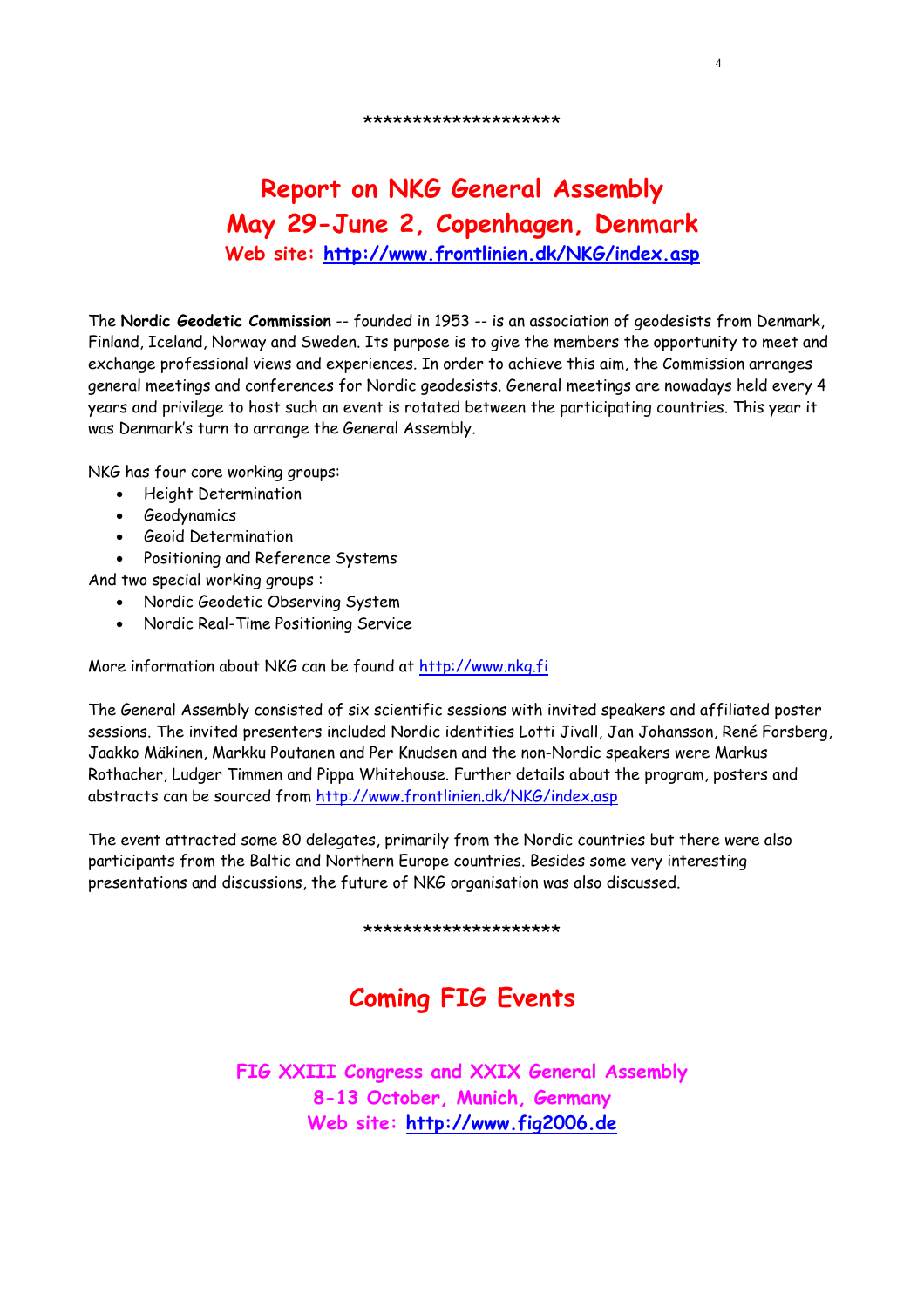### **……………………Commission 5 Activity at the FIG XXIII Congress ……………………**

Over 100 abstracts relating to Commission 5 topics have been submitted for Congress. The Commission 5 Steering Committee and Commission Chairs have assessed and short-listed the abstracts and a proposed program will be published early June. The abstracts focussed on core Commission 5 topics such as-

- Geodetic Infrastructure & Theory ;
- GNSS Processing & Applications ;
- Measurement ;
- Mobile Mapping and Location based Services ;
- Photogrammetry and Remote Sensing ;
- ◆ Reference Frame :
- Vertical Reference Frame ; and
- ❖ RTK/CORS networks

It is expected that by early June 2006 selected authors will have received confirmation that their paper has been accepted. Note, the dead line for full papers is 15 July 2006.

To all Commission 5 Delegates please be aware that the Commission 5 Steering Committee are also organising the following events in Munich –

> • An "GNSS RTK / CORS Network Providers and Users Forum" which includes invited overview papers, papers / posters and a panel discussion around this topic

> > And

• A combined FIG / IAG forum on 'Geodesy' and 'Positioning' which includes papers on subjects as ITRF2005, GGOS, SIRGAS, and EUREF.

Also when registering for **FIG XXIII Congress in Munich** please consider attending the technical tours to German Aerospace Centre (Galileo) and to the Bavarian Government for Surveying and Geographic Information which has Bavaria's part of the SAPOS network. Website for registration is –

http://www.fig2006.de/e/registration.htm

### \*\*\*\*\*\*\*\*\*\*\*\*\*\*\*\*\*\*\*\*

**FIG XXX General Assembly and Working Week. 12-17 May, Hong Kong SAR, China Web site: www.fig.net/fig2007 Deadline for submitting abstracts will be 30 November 2006.** 

**5th International Symposium on Mobile Mapping Technology. Organised by FIG Commission 5, IAG and ISPRS. 28-31 May, Padova, Italy Contact: naser@geomatics.ucalgary.ca Web site: http://www.cirgeo.unipd.it/sitocirgeo/mmt\_frst.html**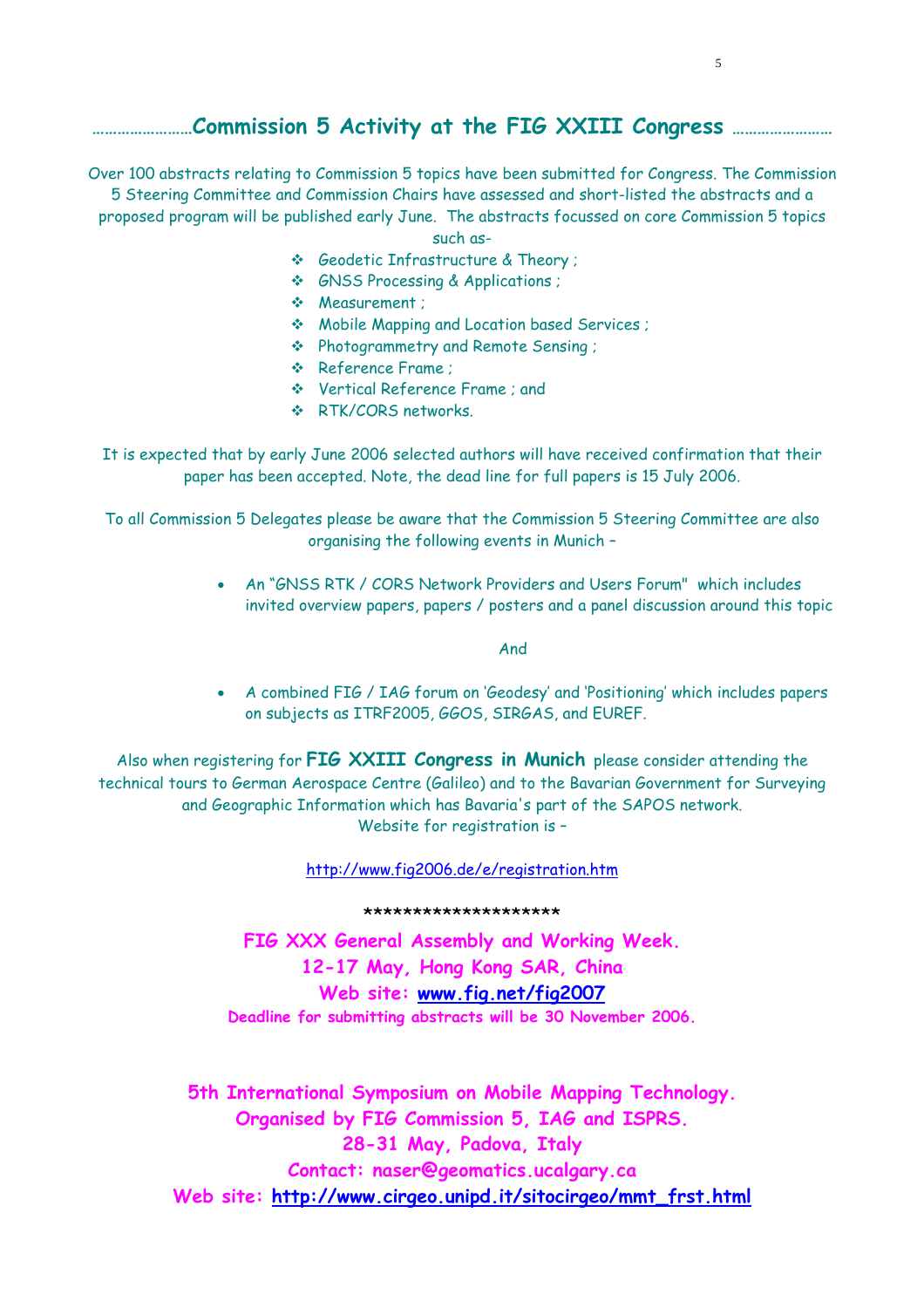$\sim$  6

### **Other Commission 5 Activities and News of Interest**

- Australia's Earth Science and Geodetic community are proposing to improve the nations Geospatial Reference System by enhancing the country's geodetic infrastructure. The proposed expansion includes several VLBI / SLR sites and the establishment of 100 plus GNSS CORS network across the continent. Such infrastructure will facilitate scientists and researchers to gain a better understanding of the Australian continent ; support positioning applications ; contribute significantly to the enhancement of the ITRF ; and subsequently improve the accuracy of the geospatial reference system that underpins the Australian society's fundamental datasets and economic activity. See website - http://www.auscope.org.au for more information.
- The Swedish Network of Permanent GNSS stations, SWEPOS™ has now exceeded 100 stations and is still growing! SWEPOS is a national network of permanent reference stations for GPS. The purpose of SWEPOS is to provide data from the GPS and GLONASS satellites for several applications - from real-time positioning with metre accuracy for, among other things, navigation and data collection for geographic databases and to study crustal movements of the Earth with millimetre accuracy. Development work is currently underway to provide RTK services based on SWEPOS in some regions of Sweden. The network concept is used for these services and testing of available software in the market is in progress. SWEPOS data is provided for post-processing via an FTP server. It is also possible to submit a file with observation data in RINEX format on the SWEPOS web site and obtain coordinates for the observation site together with quality parameters. The network consists of 21 core stations and the remainder are dedicated Network-RTK stations and these are considered simplified stations. For more information, please go to http://www.swepos.com
- ITRF2005 is expected to be available during the summer 2006 according to Zuheir Altamimi, France. ITRF2005 is the new solution following the previous ITRF2000. The solution will be available at http://itrf.ensg.ign.fr/ as well as information about the computation of it. Unlike the previous ITRF solutions, ITRF2005 will be based on the combination of time series of station positions and EOPs. The latter should cover as long a time interval as possible but at least 6 years (say 1999-2004), a period over which we expect to have solutions containing EOPs from all the techniques. This new ITRF solution will include all available data for station positions, such as for instance VLBI and SLR data since the eighties. Weekly or (daily VLBI) solutions will allow better monitoring of non-linear motions of stations and other kind of discontinuities in the time series.
- CONGRATULATIONS to Mikael and Christina Lilje on the recent birth of their son " JACOB " …………. Best Wishes from the Commission 5 Steering Committee !